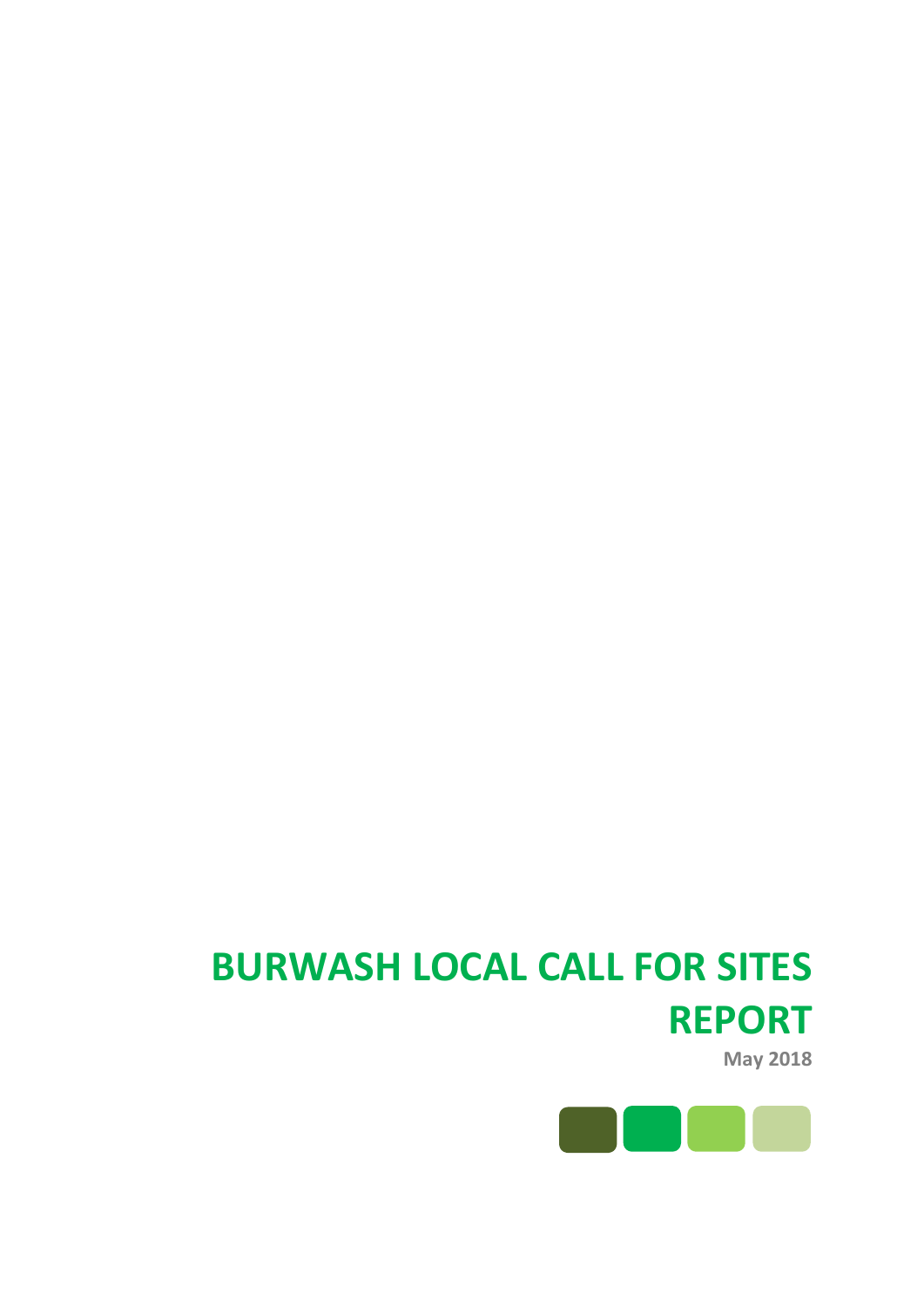# **TABLE OF CONTENTS**

|     | <b>1.0</b> Introduction | $\lceil 3 \rceil$ |
|-----|-------------------------|-------------------|
|     | 2.0 Background          | $\lceil 3 \rceil$ |
| 3.0 | Outcome                 | [4]               |
|     | 4.0 Next steps          | [5]               |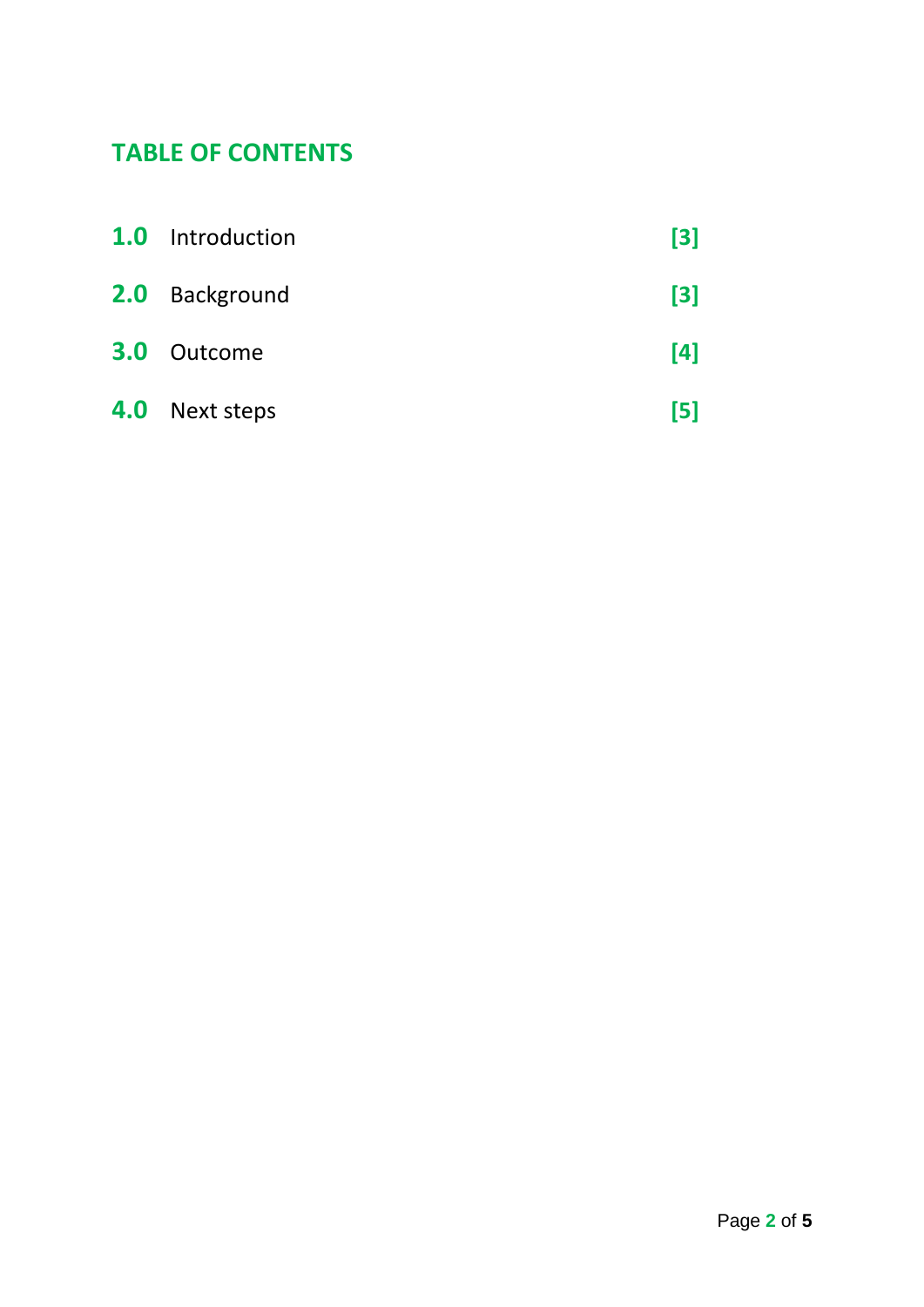# **1.0 INTRODUCTION**

- 1.1 As part of the Neighbourhood Development Plan (NDP) production and Rother District Council's (RDC) housing requirement for Burwash, the Parish Council has started this process with a local call for sites. The call for sites will follow the broad suggestions in the Planning Practice Guidance (PPG). It is intended to meet the requirements of the guidance and to establish the scope and nature of any additional housing land resource, but is not intended to be a binding or definitive search for additional sites at this stage.
- 1.2 The 'Call for Sites' is an early opportunity for individuals and organisations to suggest sites within Burwash for development. The site suggestions received by us will be used to inform the preparation of the Allocations of Land and Site Development document. The call for sites exercise will not in itself determine whether a site should be allocated for development
- 1.3 The call for sites consultation was open for 6 weeks.
- 1.4 Following the close of this period, the next step was to invite those interested (potential owner or developer) to present their proposals to the group. This was done on 30<sup>th</sup> April 2018 and facilitated by Moles Consultancy as an independent moderator. The outcomes section of this document gives the summary of this exercise.

### **2.0 BACKGROUND**

2.1 Rother District Council did a full SHLAA exercise in 2013 which identifies their selection and judgement of sites. The primary role of the Strategic Housing Land Availability Assessment (SHLAA) is to identify sites with potential for housing development, assess their housing potential and estimate when they are likely to be developed.

The SHLAA is a useful evidence base document to use as a baseline but neighbourhood development plans will review these and also look at other sites which locally become available and build upon this, prior to assessing all the reasonable alternatives as part of the site allocation. **Please note, that no decision has been taken to allocate any sites at this stage.**

#### **The process**

- 2.2 The Burwash Parish Council carried out a 2018 'Local Call for Sites' for housing within the parish boundary of Burwash. This invitation is part of the NDP addressing the housing requirement as allocated in the RDC Local Plan. The NDP will use this information along with the Strategic Housing Land Availability Assessment (SHLAA), to identify a pool of potential housing sites. We invited agents, developers, landowners, businesses, relevant local interest groups and others to tell us of any sites, land or buildings across the Parish that could have the potential for housing. Putting forward a site for assessment does not mean it will necessarily be put forward by the Parish Council for inclusion.
- 2.3 Whilst the objective assessment of housing need (OAN) may indicate a need for more new homes, PPG makes clear that the SHLAA is an important evidence source to inform plan making but does not, in itself, determine whether a site should be allocated for development. This is because not all sites considered in the assessment will be suitable for development or necessary to meet the requirement.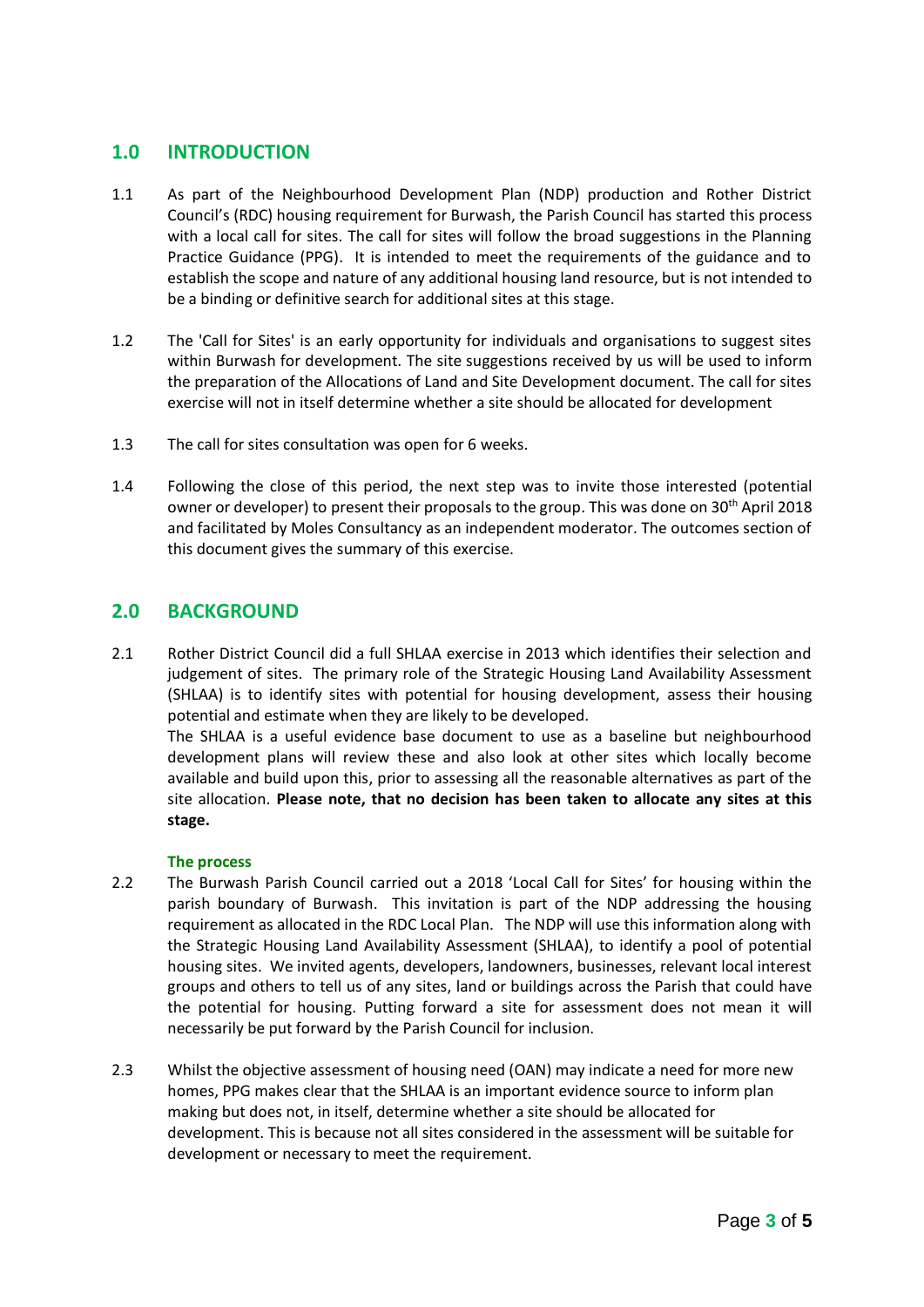# **3.0 OUTCOME**

- 3.1 This work has been independently and impartially facilitated by Moles Consultancy and the findings of the presentation event, are summarised in the **Table 1**.
- 3.2 The aim was to engage with owners and developers to understand their aspirations for particular sites. This exercise is a key part of assessing land availability which is suitable, available and achievable for housing and economic development uses over the plan period. It is important to note that these discussions are not binding and any commercial sensitivity will be treated as agreed with the parties.
- 3.3 This does not represent the final outcome of consultation with stakeholders and there will be further opportunities to ratify inconsistent information gathered through this exercise and ensure all potential sites that could come forward have been identified.

| Site ID              | <b>Summary of site</b>                                                                 |
|----------------------|----------------------------------------------------------------------------------------|
| <b>Fairview Farm</b> | This greenfield site that has straight road frontage along the south side of the A265  |
|                      | between Foot's Lane and Vicarage Road. It is flanked in the north-east corner by       |
|                      | a group of cottages on the corner of the A265 and Foot's Lane, including one           |
|                      | recently built. Adjoining the south side are houses in Foot's Lane, and to the West    |
|                      | are the various houses and cottages along Vicarage Road. To the north, on the          |
|                      | other side of the A265, there are houses all along, mostly facing the main road,       |
|                      | with recent development behind some of them. The landowner is keen to bring            |
|                      | this site forward for affordable housing. The site can accommodate approximately       |
|                      | 6 units.                                                                               |
|                      | The anticipated timescale for delivery of this site is years 1 - 5 of the plan period. |
| Little Dawes         | The greenfield site is in joint ownership. It has a site entrance opposite to          |
|                      | Batemans Lane on the A265. The site can accommodate approximately 6 units.             |
|                      | The timescale for this site is in the first 5 years of the Plan.                       |
| Glebe House          | This greenfield site is currently agricultural land and in single ownership. The site  |
|                      | can accommodate approximately 15-20 units.                                             |
|                      | The timescale for this site is at the end of the plan period.                          |
| R/O<br>102-109       | This greenfield site is currently agricultural land with fields that have a frontage   |
| Shrub lane           | onto Shrub Lane. This site is in multiple land ownership. The site can                 |
|                      | accommodate approximately 60 units.                                                    |
|                      | The timescale for this site is in the first 5 years of the Plan.                       |

#### **Table 1**